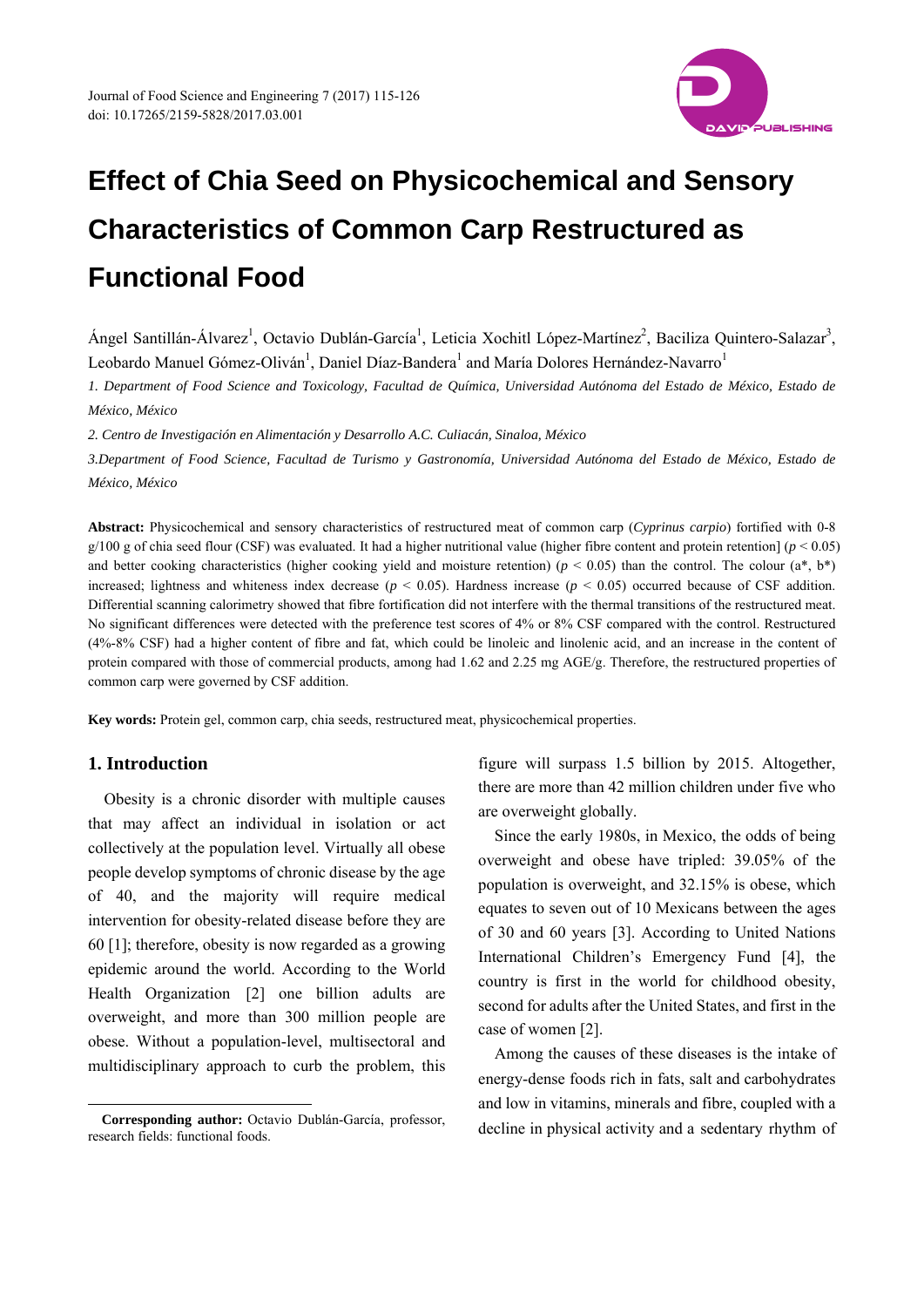life. Obesity and overweight are preventable by performing regular physical activity, balancing the energy content consumed, limiting the intake of sugars and total fat and increasing the consumption of fruits, vegetables, legumes, whole grains and nuts [2]; all these actions translate into a higher intake of fibre.

Studies show that increased consumption of foods rich in insoluble fibre is strongly associated with reduced diabetes [5] and, in turn, comorbid cardiovascular disease complications. In this regard, there are various food products contributing to the dietary required amount or a portion of the necessary fibre. A food product's functionality regarding dietary fibre may have several benefits, such as adjuvant texture, an increased volume of products low in sugar, fat substitutes, added colour and natural antioxidant activity [6]. In addition to contributing to the improvement of the textural features, a fibre-providing food product can improve the sensory appeal and shelf life of food, due to its ability to retain water and form gels and to mimic fat, texturing and thickening effects [7]. Examples of these soluble fibres derived from grains and the fractions of various fruit are pectins [8], beta-glucans, beet cellulose fibre [9], polydextrose [10], etc. Dietary fibre linked with soy proteins by their functional properties has been widely utilised in various branches of the food industry, including the meat industry [11]. Potato skins, a byproduct of the industry of potatoes shells, are rich in fibre and also have been used as a source of dietary fibre in breadmaking [12]. The seeds of *Salvia hispanica* L., better known as chia, are a pseudocereal rich in soluble and insoluble fibre, and they contain 25% to 35% polyunsaturated fatty acids, antioxidants, such as cinnamic, chlorogenic and caffeic acid, and the flavonoids myricetin, quercetin and kaempferol [13]. Thus, it is an excellent ingredient for dieters because it has beneficial effects, such as reducing blood cholesterol and blood glucose and modifying insulinaemic responses, as well as changes in the

function of the intestine and antioxidant activity [13]. Several authors [14-17] have added various types of fibre, such as wheat to hake and mackerel, dietary fibre wheat to surimi giant squid, pea fibre to surimi, carrageenan and komjac carrageenan-flour in bass, Solka-Floc (cellulose fibre) in surimi pollock (*Alaska pollock*) and powdered cellulose dietary fibre to obtain restructured meat based on seafood or aquaculture species. Among these, the common carp is a species underutilised around the world [18], but it presents significant nutritional characteristics. So far, there have not been any reports on the use of the chia seed as a source of fibre for the production of restructured meat from this species, so the use of these two products could be an alternative for consumption, taking advantage of a fishing product that is infrequently marketed because of its size, due to its content of thorns or the abundance of large fish that are already processed and contribute to health. Therefore, the aim of this study was to evaluate the effect of chia flour (CSF) (*Salvia hispanica* L.) on physicochemical and sensory characteristics of developed restructured meat of common carp (*Cyprinus carpio*) as a functional food based.

## **2. Materials and Methods**

## *2.1 Samples*

Ten carp (*Cyprinus carpio*) with weights of 1.5 kg were obtained from the San Luis Mextepec business community, State of Mexico, Mexico, and they were transported to the laboratory under refrigeration at 5 °C in high-density polyethylene bags (HDPB). Afterward, they were washed, eviscerated and stored at 4 °C until further use. Chia seeds were purchased from the central supply of Toluca, Mexico, and they were ground to achieve the texture of flour, after which the chia flour was stored in HDPB.

#### *2.2 Physicochemical Analysis*

#### 2.2.1 Water-holding Capacity (WHC)

The evaluation of WHC was described according to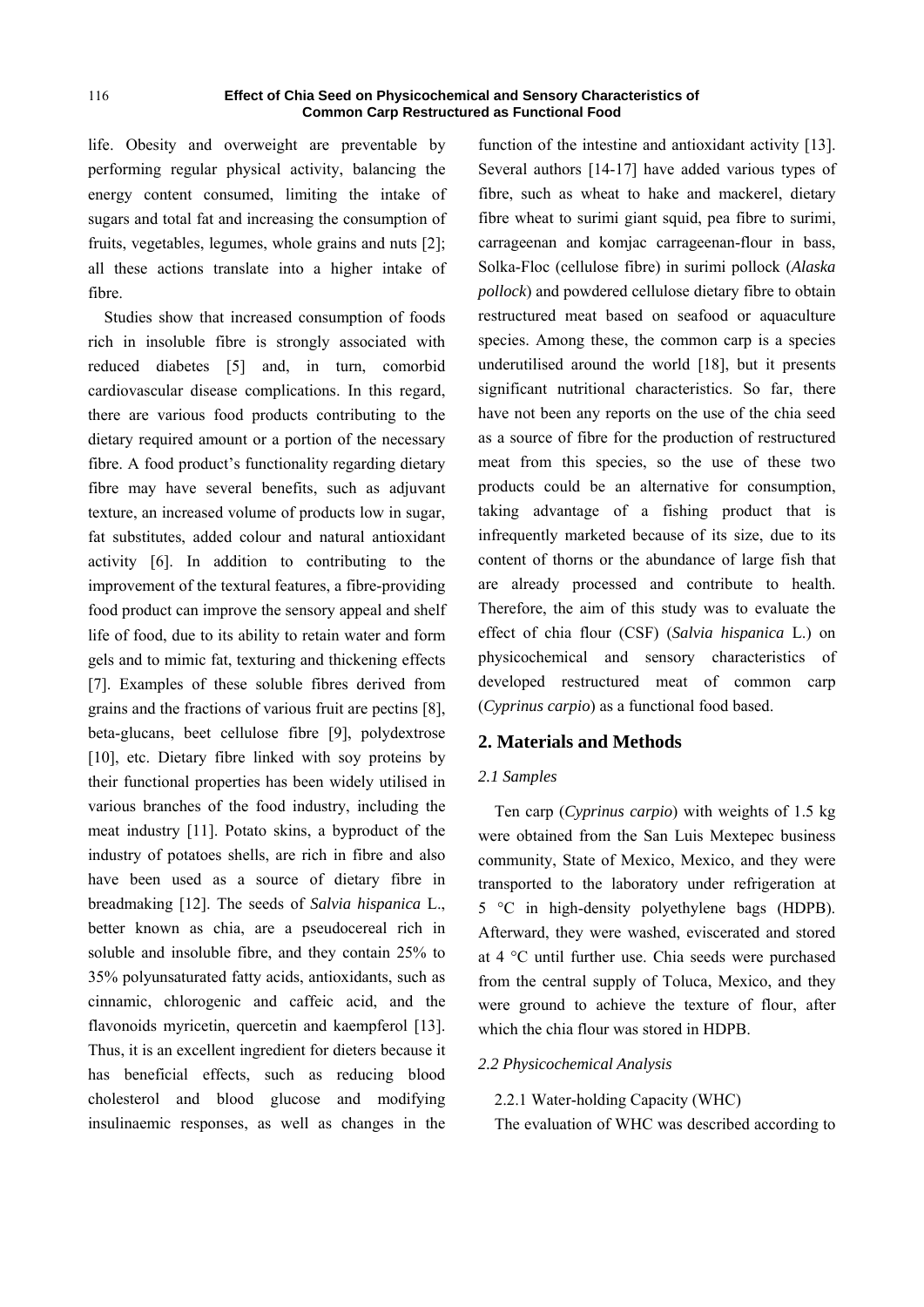Dublán et al*.* [19]. Five grams of common carp muscle were homogenised with 8 mL of 0.6-M NaCl. The homogenate was placed in an ice bath and stirred with a glass rod for 1 min. The tubes were left on ice for 30 min, stirred again for 1 min and centrifuged at  $8,000 \times$ g for 15 min. The supernatant volume was measured. WHC was reported by the difference as millilitres of 0.6-M NaCl held/100 g of muscle. All determinations were performed in triplicate.

2.2.2 pH

pH values were determined using a Hanna Instruments potentiometer (pH 210, Italia Srl). Ten grams of muscle were ground in 90 mL distilled water for 1 min. After filtration of the mixture, the pH value was determined [20].

2.2.3 Titratable Acidity

The titratable acidity was determined by the A.O.A.C. [21], Part 942.15 method.

2.2.4 Colour

The colour of the common carp muscle, CSF and restructured meat was determined using a Chroma Meter CR-400 colorimeter, according to the CIELAB model. We obtained the values of  $L^*$ ,  $a^*$  and  $b^*$  as estimates of the luminosity  $(L^*)$  on a scale from 0 to 100 and indicators of red-green (a\*) and yellow-blue (b\*). These measurements were used to calculate the whiteness of the gels according to the equation:

Whiteness = 100 -  $[(100 - L^*)^2 + a^{*2} + b^{*2}]^{1/2}$ .

From the coordinates, the hue  $(H^*)$  and chroma  $(C^*)$ were calculated as follows [22]:

Hue =  $\tan^{-1}b^*/a^*$ Chroma =  $(a^2 + b^2)^{1/2}$ .

#### *2.3 Proximal Analysis*

Protein was analysed by the Kjeldahl method, the ether extract by the Soxhlet method [23], the moisture by A.O.A.C.14,003 [21], ash by the method of calcination in a muffle furnace at 500  $^{\circ}$ C [21], and the neutral detergent fibre by A.O.A.C. [24] using an ANKOM mark 200 Fiber Analyzer (Ankom Technology Corp., Fairport, NY).

#### 2.3.1 Myofibrillar Protein (MP)

MP was prepared from the common carp muscle according to Ngapo et al. [25], with slight modifications. One hundred grams of common carp muscle were homogenised by blending for 10 min with ice-cold distilled water 1:1:1  $(w/w/v)$  and then were magnetically stirred for 10 min in an ice bath. The myofibril suspension was filtered through two layers of cheesecloth to remove connective tissues, stirred and filtered twice. The muscle homogenate was centrifuged at  $3,000 \times g$  at 4 °C for 25 min, and the supernatant was discarded. Part of the myofibril pellet was placed into a capped glass and stored to immediately begin gel formation. The protein concentration of the myofibril pellet was determined using the biuret method.

2.3.2 Preparation of the Protein Mixture: Common Carp-Chia Seed Flour (CSF)

For each 100 g of myofibrillar protein extracted from the carp, various percentages of CSF, including 0%, 1%, 4% and 8%, were added. The samples were mixed until incorporation and subsequent gelation.

2.3.3 Gelation of Proteins

The gelation of proteins was performed according to Klettner [26]: 30 g of the mixture (carp-chia) with the four different concentrations of flour chia were added to bottles with an internal diameter of 25 mm and a height of 50 mm. The vials were placed into a shaking water bath and gradually heated at a rate of  $1 \degree C$  min<sup>-1</sup> until reaching an internal temperature of 80 °C to induce gelation [27]. The vials were subsequently removed from the water bath and cooled in an ice bath at a temperature below 4 °C.

2.3.4 Cooking Loss% of the Restructured Common Carp

The cooking loss of the restructured meat was determined according to Estevez et al. [28]. Fifteen grams of the mixture [carp-chia] for each of the concentrations (0%, 1%, 4% and 8%) were placed in previously weighed test tubes. The tubes were subjected to a heat treatment for 20 min at 80 °C. Water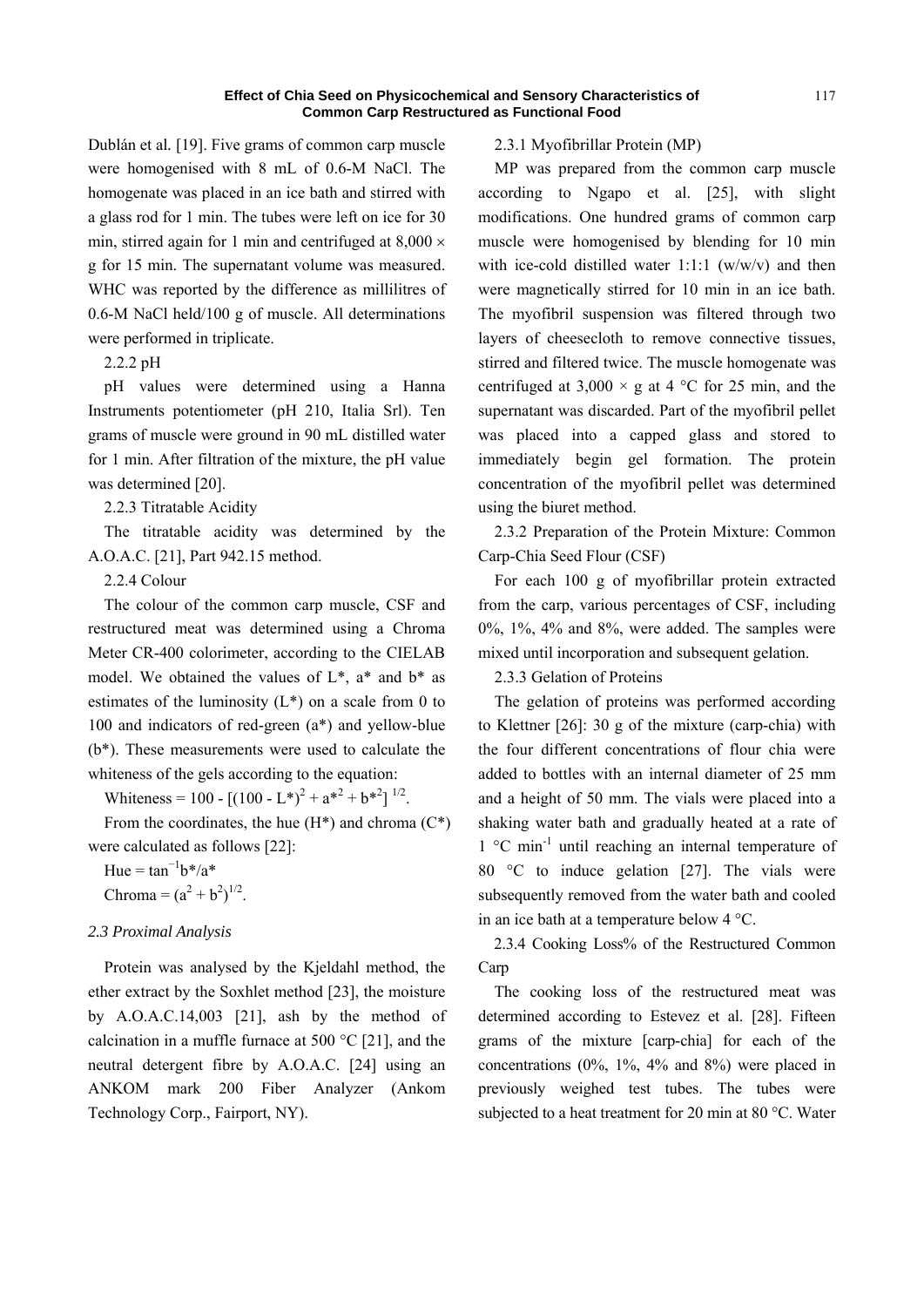and the exuded fluids were separated and discarded, and the tubes with the sample were weighed again. The process yield is given by the weight before and after the heat treatment of each sample in the tube.

2.3.5 Differential Scanning Calorimetry (DSC)

The samples weighed between 10 and 15 mg in a capsule that was placed into the sample holder to be subjected to heating; additionally, a reference air capsule was used. Then, the samples were scanned using a heating rate of 10 °C/min at an energy flow of 0.1 to 0.2 mcal/sec. A differential scanning calorimeter (DSC) from Mettler Toledo, which was calibrated between 10 and 100 °C, was used, and the endotherm areas were calculated. The measurement method for the determination of the thermograms is based on that described by Schubring [29].

2.3.6 Quantification of Phenolic Compounds

For samples Folin Ciocalteu method which involves placing 100 µL of extract in test tubes previously covered with foil, add 650 µL of purified water in each tube was applied also added a 375 µl 1 N solution of Folin-Ciocalteu and 1,875 µL of sodium carbonate solution 20%. It was allowed to react for 2 h in the dark. After this time the absorbance was measured in a spectrophotometer at 750 nm [31]. All this was done in triplicate and results are expressed as mg gallic acid/g, based on a standard curve prepared with this reagent.

## 2.3.7 Consumer Test

The consumer evaluation consisted of 53 untrained judges, including 33 males and 15 females, ranging in age from 18 to 23 years. The AMSA [30] recommends a consumer panel size of at least 50 individuals. The panellists were untrained students recruited from the campus of the University Autonomous of Mexico State. All were already involved in fish meat preference/acceptability tests and were regular consumers of fish meat. The restructured (burger shape) from the muscles of *Cyprinus carpio* were cooked with salt or spices and were boiled in individual bags of HDPB to a final

internal temperature of 80 °C. The cooking temperature was monitored by an iron/constantan thermocouple placed in the geometric centre of each restructured sample. After boiling, the burgers were immediately cut into equal sizes and coded with a three-digit random number. The burger samples from the four common carp samples with 0%, 1%, 4% and 8% were given to the panellists in a predetermined, balanced order and were evaluated in a preference-ranking test. The panellists were asked to rank the samples in order of preference, with 1 being the most preferred and 3 being the least preferred. The evaluation took place in individual booths in a sensory testing laboratory under controlled conditions. Between each sample, the panellists were instructed to rinse their mouths with water served at room temperature.

## *2.4 Statistical Analysis*

The data were subjected to analysis of variance and Tukey multiple-range tests ( $p \le 0.05$ ), using SPSS 8.0 for Windows software (SPSS 1997).

## **3. Results and Discussion**

## *3.1 pH and Acidity in the Common Carp Muscle*

The pH was within the range designated by Huss et al. [31], which indicates that it is a fresh product for processing, with a value of  $6.49 \pm 0.06$ ; additionally, established that marine and aquatic species should be in the range of 6.3 to 6.9, and that the pH ranges from 6.6-7.5 for decomposing fish and is 7.5 for more decomposed fish and that the average pH of a carp is 6.21; the acidity has a value of  $0.038 \pm 0.008$  because lactic acid, generated in anoxic conditions from glycogen, is the main factor lowering the post-mortem pH in the fish muscles. However, the values for the samples used were within the parameters established for freshness by Huss et al. [31].

## *3.2 Water-Holding Capacity of Common Carp Muscle*

The WHC values represent the percentage of water retained in each meat sample after centrifugation. In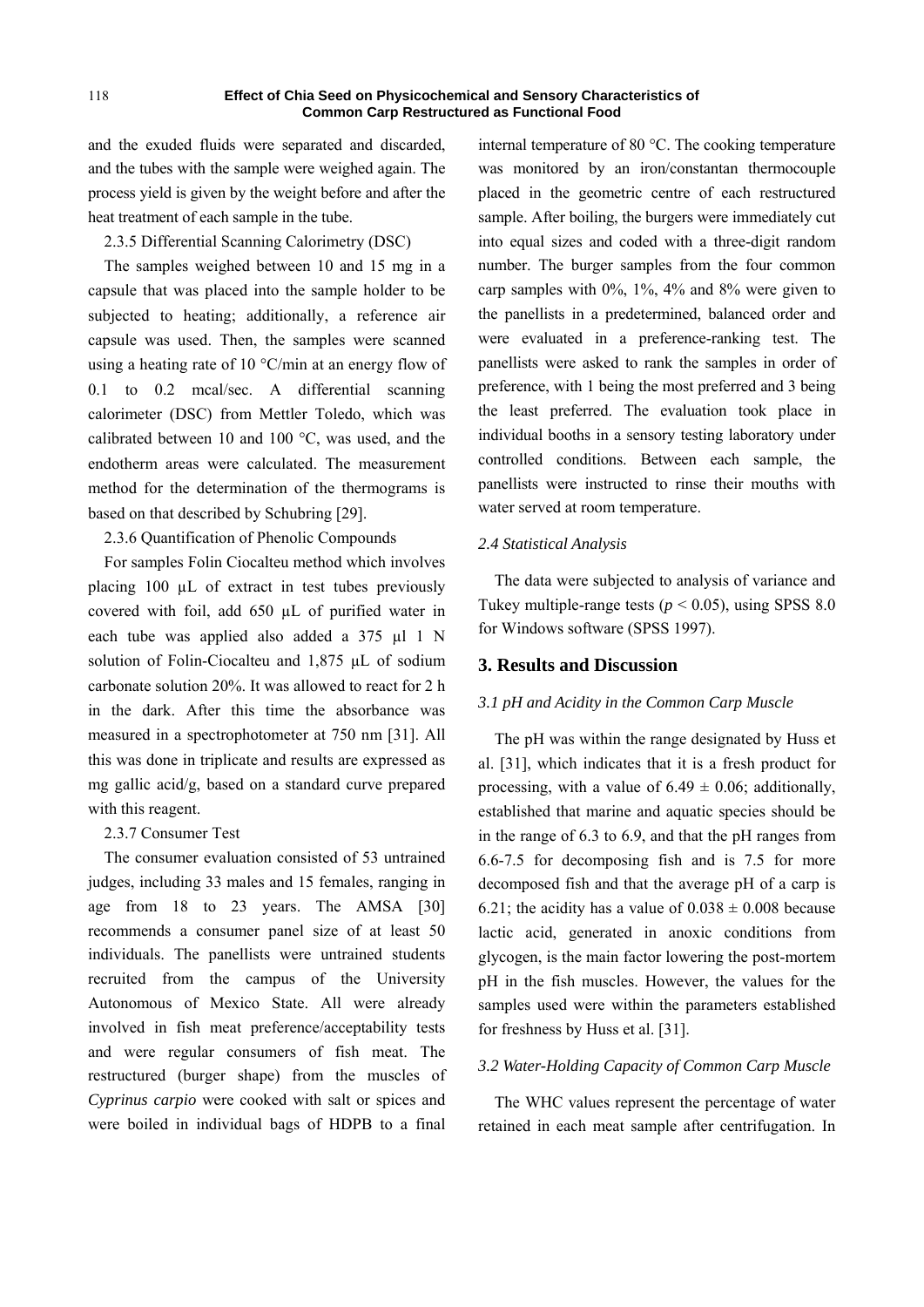this sense, the muscle of *Cyprinus carpio* had a value of 63.75%. Cardoso and Mendes [32] have reported values of WHC for various species, such as ostrich at 40.34%, beef at 37.30%-37.40%, squid at 75% to 85% and *Argyrosomus regius* at 69.5%, respectively, to indicate that it is fresh raw material. The difference between the values for WHC could be due to the chemical composition, origin and state of maturity of each species. Taking into account the values of pH and acidity, the common carp can be considered a species with good quality parameters for processing.

#### *3.3 Common Carp Muscle Colour*

The colour of carp muscle has a dark tone because the blood present in it makes a low L (Table 1) (39.36  $\pm$  0.080) with respect to that of other species. Examples have been reported, such as  $L = 57.8$  for catfish fillets [33];  $L = 54.4$  for Atlantic halibut fillets, as observed by Roth et al. [34]. In contrast, for carp species, Sequeira et al. [35] observed  $L = 41.7$ . This variation in the brightness is due to the species, the origin and the type of habitat present. Additionally, there are variations in  $a^*$  and  $b^*$  (5.28  $\pm$  0.11 and 4.81)  $\pm$  0.04, respectively), depending on the species. The differences can be related to (a) the fishing season, which in turn can be correlated with the physiological stage of the specimens (mature vs. youth); (b) sex, as it is well established that females are bigger in mantle length than males; and/or c) different fishing areas.

# *3.4 Proximal Composition of Common Carp (Cyprinus Carpio)*

The chemical-composition data indicate that the

fresh carp has high protein content ( $24.01 \pm 0.30$ ) and a low fat content (2.43  $\pm$  0.26). The moisture and ash contents were 79.48  $\pm$  0.37 and 0.45  $\pm$  0.01, respectively. This proximal composition may vary according to the species. For example, for tuna (*Thunnus alalunga*), the water, protein and lipid contents were 71-72.2, 25.2-28.1 and 0.61-4.1, respectively, and for salmon (*Salmosalar*), they were 67-77, 21.5-22.3 and 0.3-15.9 [36]. The common carp in this study has a composition below that of tuna protein and above those of other species; additionally, the fat content is between of those of several species. It should be noted that, according to Mráz et al. [37], the lipids of the common carp are mainly composed of a high content of omega-3 fatty acids, especially eicosapentaenoic acid (EPA) and docosahexaenoic acid (DHA), making it possible to say that this type of meat provides these types of compounds.

## *3.5 Proximate Analysis and Colour of CSF*

In this study, chia flour presented protein levels  $(23.31 \pm 0.12)$  that are within the parameters outlined in the literature, ranging from 20.01%-35.32% [38, 39]. The values obtained for lipids  $(34.45 \pm 0.07)$  also correspond to the range reported in the literature; ranging from 29.56-34.88 g/100 g. Luna et al. [39] and Segura et al. [38] have reported values of 27.57, 32.84, 23.81 and 23.35 g/100 g, according to various extraction methods. Finally, the ash was 7.24 g/100 g, coinciding with the result of Capitani et al. [40]; however, content of 6.51  $g/100$  g and 4.58  $g/100$  g was reported by Luna et al. [39]. The chia used in this study is produced within the parameters reported by the

**Table 1 Colour (L\*, a\* and b\*), chroma, tone, hue and IW of muscle common carp and chia seed flour (***Salvia hispanica* **L.) (CSF).** 

| Property           | Common Carp Muscle | Salvia hispanica L. |
|--------------------|--------------------|---------------------|
| Lightness $(L^*)$  | $39.36 \pm 0.080$  | $36.45 \pm 1.187$   |
| Redness $(a^*)$    | $5.282 \pm 0.102$  | $3.49 \pm 0.082$    |
| Yellowness $(b^*)$ | $4.805 \pm 0.046$  | $16.285 \pm 0.315$  |
| Chroma $(C^*)$     | $5.22 \pm 0.02$    | $10.96 \pm 0.29$    |
| Tone               | $1.15 \pm 0.009$   | $1.50 \pm 0.37$     |
| Hue $(H^*)$        | $220.59 \pm 0.14$  | $256.54 \pm 0.57$   |
| IW                 | $38.94 \pm 0.084$  | $34.069 \pm 1.084$  |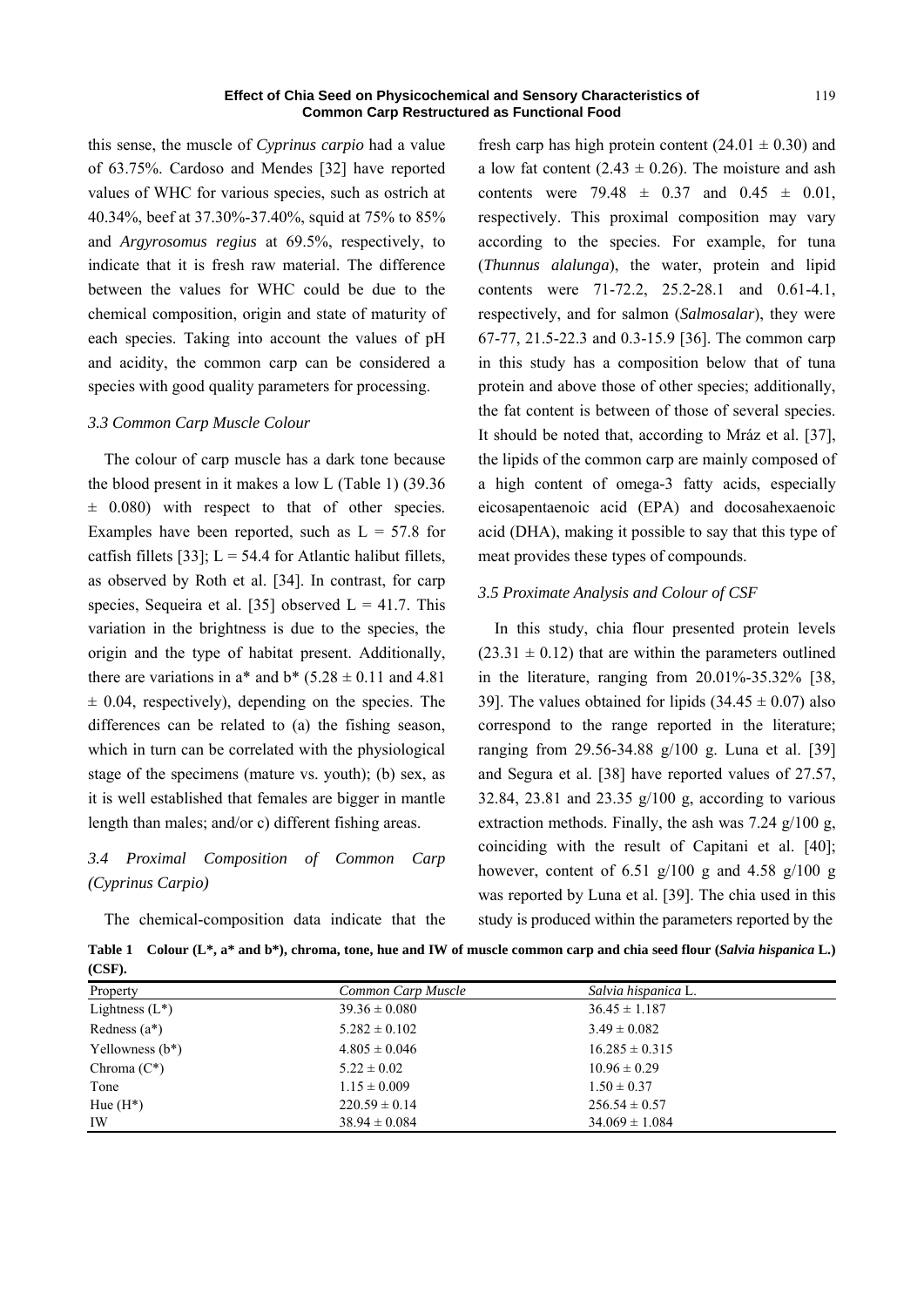literature. The difference observed in the values may be due to the region, temperature, rainfall and months of growth and the extraction methods [40]. The colours obtained in CSF show that the IW and L\*  $(34.06 \pm 1.08 \text{ and } 36.45 \pm 1.18, \text{ respectively})$  are low, due to the dark colour that presents the CSF. a\* (3.49  $\pm$  0.08) has a tendency to red and b\* (16.28  $\pm$  0.31) to yellow, so that the combination has a tendency to brown.

## *3.6 Gellification of Common Carp Muscle*

The restructured sample obtained was a surimi based on common carp: irreversible heat-induced protein denaturation or a protein endothermic transition is necessary for the initiation of surimi gelation because sarcoplasmic proteins are removed during the surimi manufacturing. The hardness obtained for the common carp muscle proteins restructured after the gelation process was  $5.67 \pm 0.41$ N, which is a low hardness value, compared with those of other species such as sea bass (*Sea bass*) with a hardness of 10.3 N. For Alaska pollock surimi gels, Tabiloand Barbosa [41] found a hardness of 13.15 N. Compared with the values for seafood-product species, the hardness of the restructured carp sample is higher (1 N), which may indicate that the species under study could be used for the production of restructured and surimi products. Several authors have performed the integration of adjuvants to obtain surimi or restructured products, providing specific functionality and structural or nutritional contributions [7, 42].

# *3.7 Effect of CSF on the Hardness of Restructured Common Carp*

The results of gel strength are shown in Table 2. Adding CSF at 1, 4 and 8% showed a significant difference  $(p < 0.05)$  in this parameter with respect to the control (0% w/w CSF). This could indicate that a greater concentration of CSF increases the hardness (*p*  < 0.05). Similar results were observed by Debusca et al. [7] when cellulose fibre (4% and 8%) was added.

This could be due to the crosslinking reactions of CSF-protein, CSF-CSF and protein-protein, which would require more force and energy to break down the gel system. Park et al. [43] reported a similar result that, as the level of the added potato starch increased, the breaking strength of the thermal gel of salted squid paste increased, and the starch-reinforced gel became firm and less elastic.

#### *3.8 Cooking Loss% of the Restructured Common Carp*

The changes in the cooking loss of restructured CSF spiked with  $(0\%, 1\%, 4\%$  and  $8\%)$  are shown in Table 2, showing a significant difference  $(p < 0.05)$  in the cooking loss between the flour-added and the control groups (0% w/w CSF). A low cooking performance was observed for the control, and the highest yield was observed for the sample with 8% (Fig. 1). The results indicate that the different concentrations of CSF influence the yield because it can prevent water loss during cooking  $(p < 0.05)$ (Table 2), which provides a protective effect on the product stability with respect to that of the control, thus increasing the concentration of CSF and decreasing the content of free water, suggesting that the water-retention capacity of the restructured gels increased with the addition of CSF; this result coincides with that reported by Yang et al. [42] when 0%, 2%, 4%, 6% and 8% of rice starch was added for the preparation of gels with proteins of grass carp. Additionally, the high water-absorbing ability or the hydrophilic group interacting with free water may have altered the bound water, which was not easily extracted. The same mechanism could work in the case of CSF. The statistical analysis shows an inverse linear relationship between the percent yield and the hardness (positive) and with the content of free water (negative), which could predict the effect of the addition of various concentrations of CSF.

#### *3.9 Colour of the Restructured Common Carp*

In Table 3, the tristimulus values  $L^*$ ,  $a^*$  and  $b^*$  are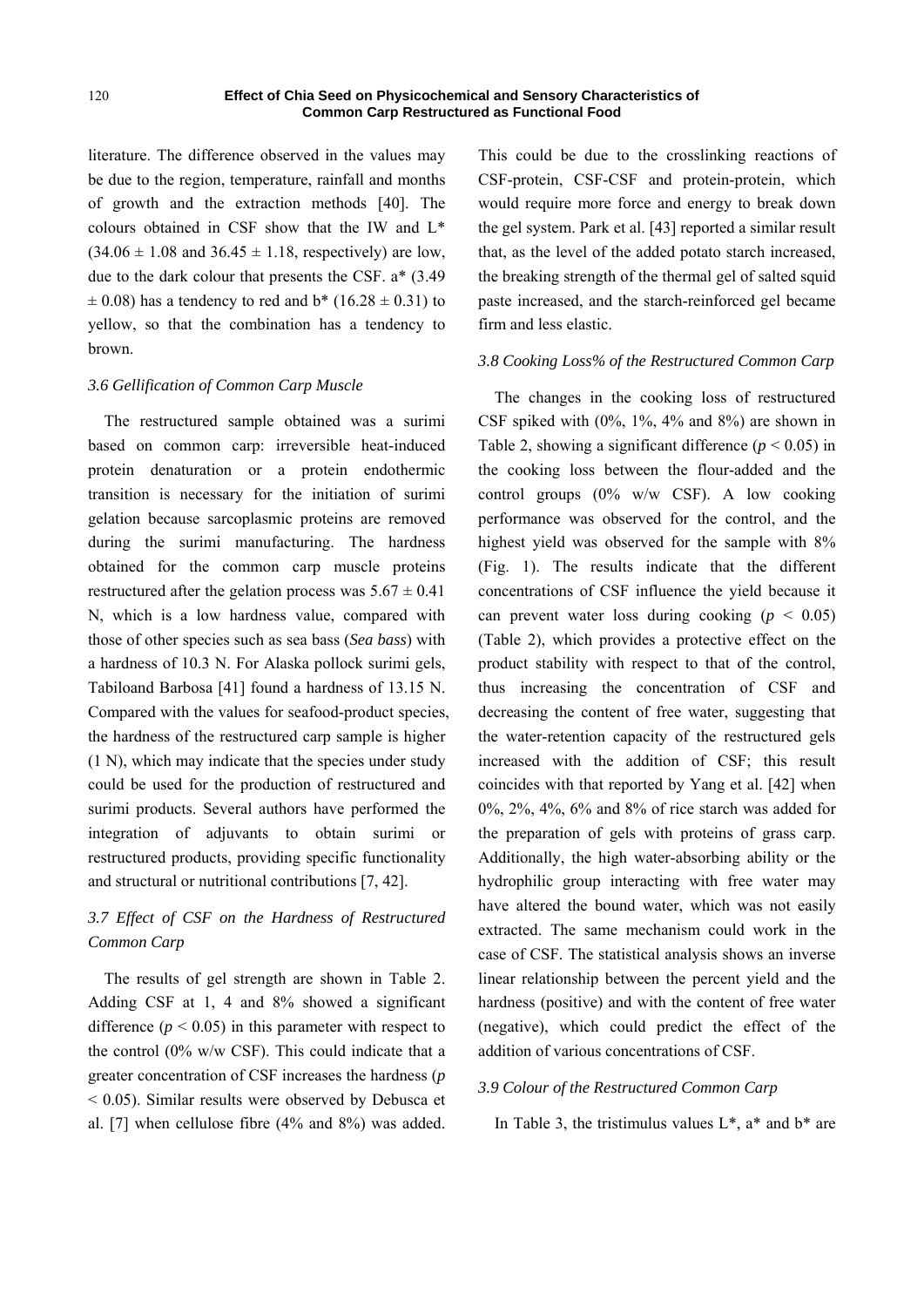| Table 2 - I creentage cooking 1955, water 1955 and naruness at various CDF concentrations. |                                 |                         |                         |  |  |  |
|--------------------------------------------------------------------------------------------|---------------------------------|-------------------------|-------------------------|--|--|--|
| Restructured with CSF                                                                      | % Cooking loss                  | Water loss              | <b>Hardness</b>         |  |  |  |
| 0%                                                                                         | $62.521 \pm 0.495^{\text{a}}$   | $5.63 \pm 0.11^{\circ}$ | $5.67 \pm 0.41^{\circ}$ |  |  |  |
| $1\%$                                                                                      | $70.797 \pm 0.386^b$            | $4.43 \pm 0.40^b$       | $6.3 \pm 0.60^b$        |  |  |  |
| 4%                                                                                         | $87.376 \pm 1.866^{\circ}$      | $2.16 \pm 0.90^a$       | $7.76 \pm 0.28^b$       |  |  |  |
| 8%                                                                                         | $91.155 \pm 0.651$ <sup>d</sup> | $1.40 \pm 0.17^a$       | $9.69 \pm 1.09^c$       |  |  |  |

**Table 2 Percentage cooking loss, water loss and hardness at various CSF concentrations.** 

Means in the same column with different letters are significantly different ( $p < 0.05$ ).



**Fig. 1 Restructured gels at various CSF concentration 0%, 1%, 4% and 8%.** 

shown. The whiteness index was significantly reduced  $(p < 0.05)$ , increasing the concentration of CSF, which could be due to the low value of CSF  $L^*$  ( $L^* = 36.45$ ), which, when combined with the carp protein, caused a decrease in colour; the IW decrease is correlated with a decrease in  $L^*$  ( $p < 0.05$ ). Similar results were reported by Debusca et al. [7], by increasing the concentration of cellulose fibres in Alaskan pollock surimi; by Xiong et al. [44], who observed a decrease in IW by adding konjac glucomannan. Thus, the IW is correlated with a decrease in L\*. A reduction in b\* of 1% is correlated with a decrease in the IW\* because b\* gives a yellow colour, which contributes to the effect of the whiteness of the product; however, by adding up to 1% of CSF,  $b^*$  increases ( $p < 0.05$ ), retaining a decrease in IW ( $p < 0.05$ ). a<sup>\*</sup> decreased significantly ( $p < 0.05$ ) by adding 1% CSF, indicating that the product becomes darker, tending to a brown colour, but with increasing concentration chia above 1%,  $a^*$  increased significantly ( $p < 0.05$ ), indicating a slight darkening in the product obtained, that took on a dark-brown coloration. This could be a disadvantage for the product, but the colour obtained resembles an integral-type product (Fig. 1). The results of the whiteness obtained in this study and other studies [14, 7] show different values of  $L^*$ ,  $a^*$  and  $b^*$  because of the meat species and the type of fibre used; however, all of these studies show similar trends in IW and L\* when different types of fibre were added. The chroma (C\*) increased slightly with the addition of 1% CSF, which was significant ( $p < 0.05$ ). From the point of view of colour, CSF could be added to restructured burger with no significant modification in this parameter at other concentrations. The hue [H\*] decreased with the addition of CSF ( $p < 0.05$ ) at various concentrations, but it slightly increased when additives were added, and no significant differences were observed between the control and these samples.

#### *3.10 Differential Scanning Calorimetry (DSC)*

Heat-induced irreversible protein denaturation or a protein endothermic transition is necessary for the initiation of surimi gelation. Because sarcoplasmic proteins are removed during surimi manufacturing, the proteins present in the restructured gel in the present study were mainly the myofibrillar proteins actin and myosin. DSC was employed to determine if fibre has an effect on the endothermic transition of the restructured gel. Fig. 2 shows that fibre does not interfere with heat-induced protein denaturation, a prerequisite for restructured products such as surimi gelation. Several authors [7, 14] have reported that fibre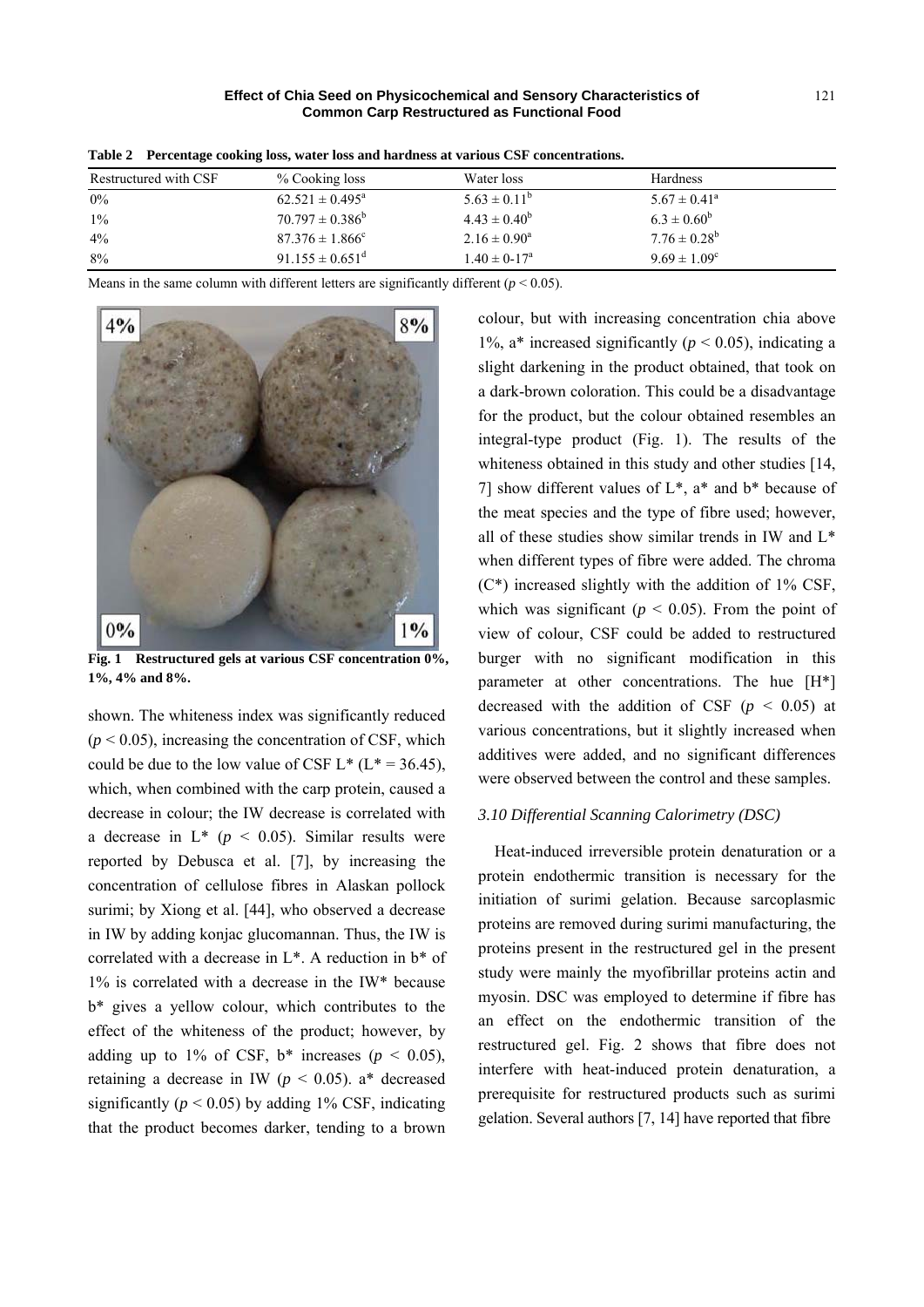| Restructured |        | Ι*                           | a*                      | h*                           | Croma                      | Hue                          | IW                            |
|--------------|--------|------------------------------|-------------------------|------------------------------|----------------------------|------------------------------|-------------------------------|
|              | $0\%$  | $79.30 \pm 0.72^{\text{T}}$  | $1.79 \pm 0.35^{\circ}$ | $10.63 \pm 0.08^{\text{cd}}$ | $259.40 \pm 0.36^{\circ}$  | $15.46 \pm 0.30^{\circ}$     | $70.82 \pm 0.13^{\text{T}}$   |
| Without      | $1\%$  | $73.36 \pm 0.83^e$           | $0.47 \pm 0.10^a$       | $8.59 \pm 0.30^{\circ}$      | $263.94 \pm 0.79^c$        | $12.74 \pm 0.13^b$           | $63.85 \pm 0.50^e$            |
| additives    | $4\%$  | $67.58 \pm 0.20^{\circ}$     | $1.36 \pm 0.11^{ab}$    | $9.78 \pm 0.16^b$            | $260.35 \pm 1.08^{ab}$     | $12.96 \pm 0.25^{\circ}$     | 58.17 $\pm$ 0.44 <sup>d</sup> |
|              | 8%     | $64.08 \pm 0.64^{\text{cd}}$ | $1.74 \pm 0.31^b$       | $10.16 \pm 0.575^{\rm bc}$   | $260.64 \pm 0.85^{ab}$     | $13.80 \pm 0.15^{\rm bc}$    | $51.77 \pm 0.30^b$            |
| With         | $*8\%$ | $57.14 \pm 1.52^{\circ}$     | $3.31 \pm 1.11^{\circ}$ | $10.83 \pm 0.20^{\circ}$     | $258.92 \pm 0.92^{\circ}$  | $14.61 \pm 0.64^{\text{cd}}$ | $48.59 \pm 0.97$ <sup>a</sup> |
| additives*   | $*4%$  | $59.08 \pm 2.45^{ab}$        | $1.82 \pm 0.61^{\circ}$ | $11.69 \pm 0.19^e$           | $262.24 \pm 1.04^{\rm bc}$ | $14.98 \pm 0.96^{\circ}$     | $52.48 \pm 01.07^b$           |

**Table 3 Colour, chroma, hue and whiteness index restructured gel at various CSF concentrations.** 

\* (onion, garlic, salt, black pepper, parsley and dry chile).

Means in the same column with different letters are significantly different  $(p < 0.05)$ .



Temperature (°C)

**Fig. 2 Differential scanning calorimetry (DSC) thermogram of restructured gel with different levels of added CSF.** 

is chemically inert and does not participate in protein denaturation. The fibre does not interfere with the thermal transition/denaturation of products such as surimi myosin or actin, and it improved the textural properties.

# *3.11 Proximal Analysis of Restructured Gel at Various CSF Concentrations*

After the proximal-analysis results were observed for each of the samples (Table 4), there were significant difference  $(p < 0.05)$  in the protein of each restructured from 0% to 8% of CSF. With the two restructured samples (4% and 8%), burger products were developed, and they were compared with commercial products (Table 5). The products obtained in this study contain a higher percentage of protein than commercial products and also an increase in the dietary fibre and fat. The increase of fat in the burgers with 4% and 8% CSF could be because chia seed oil has approximately 250-390 g/kg fresh matter (FM) [45]. The fatty acids (FA) of chia oil are highly unsaturated, and their main components are linoleic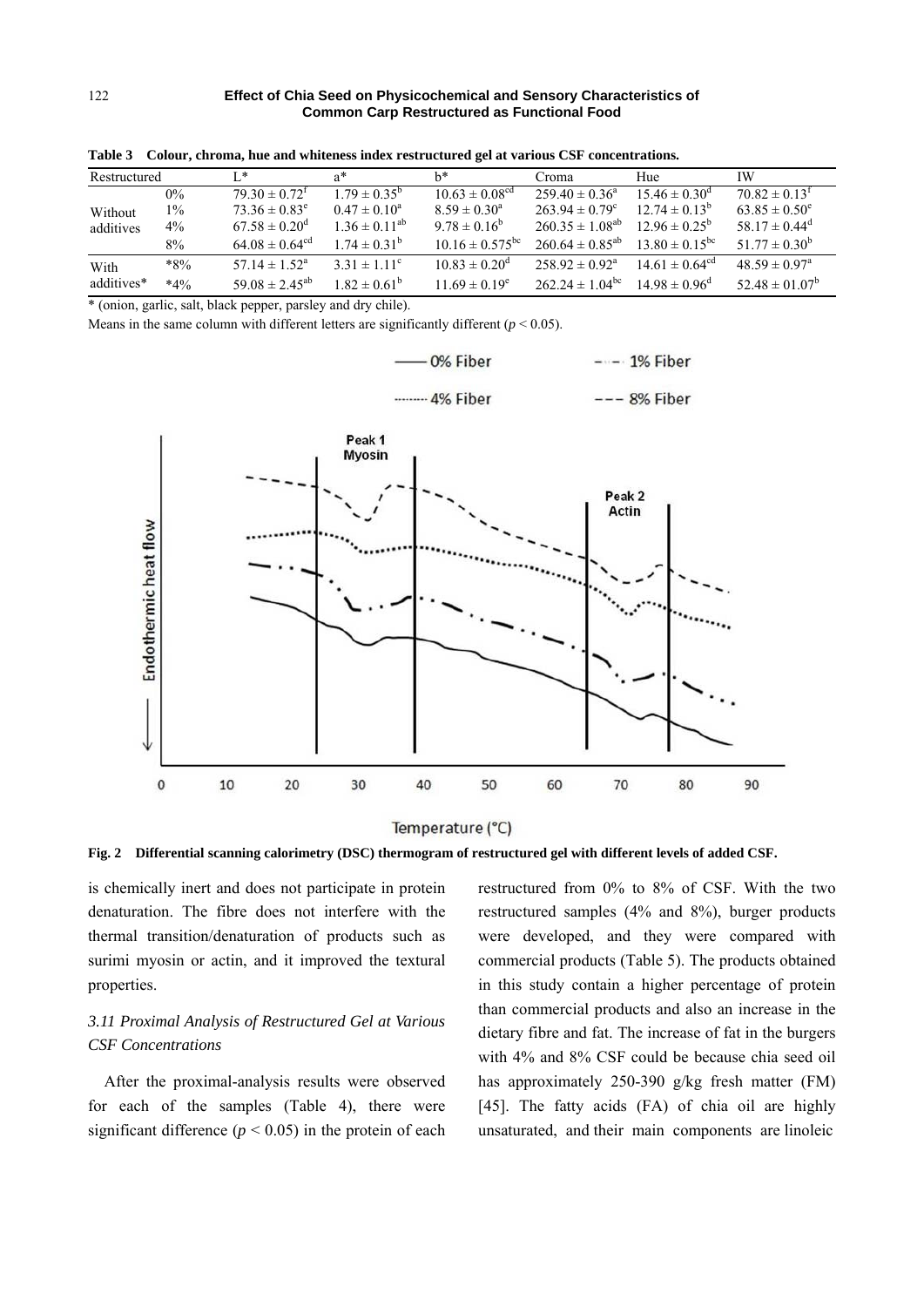| Gel   | $%$ Protein              | $%$ Lipid                | $%$ Fibre                | % Moisture                    | % Ash                   |
|-------|--------------------------|--------------------------|--------------------------|-------------------------------|-------------------------|
| 0%    | $16.83 \pm 0.06^{\circ}$ | $2.43 \pm 0.26^a$        | $0.88 \pm 0.086^a$       | $79.38 \pm 0.37$ <sup>d</sup> | $0.45 \pm 0.01^{\circ}$ |
| $1\%$ | $16.41 \pm 0.17^c$       | $5.54 \pm 1.11^b$        | $5.88 \pm 0.10^b$        | $71.54 \pm 0.56^{\circ}$      | $0.62 \pm 0.06^b$       |
| $4\%$ | $13.25 \pm 0.03^b$       | $11.06 \pm 0.63^{\circ}$ | $7.09 \pm 0.036^{\circ}$ | $67.84 \pm 0.72^{\circ}$      | $0.74 \pm 0.02^{\circ}$ |
| 8%    | $12.32 \pm 0.34^{\circ}$ | $14.21 \pm 0.56^{\circ}$ | $10.91 \pm 0.034^d$      | $61.48 \pm 0.71^{\circ}$      | $1.06 \pm 0.08^d$       |

**Table 4 Proximal analysis of the restructured gel at various CSF concentration.** 

Means in the same column with different letters are significantly different  $(p < 0.05)$ .

**Table 5 Comparison of proximal analysis of restructured samples, obtained with commercial products.** 

| Gel                                                        | $%$ Protein                   | %Lipid                        | $%$ Fibre                  | %Moisture                      | %Ash                          | mg AGE/g                 |
|------------------------------------------------------------|-------------------------------|-------------------------------|----------------------------|--------------------------------|-------------------------------|--------------------------|
| <sup>1</sup> Commercial sausage                            | $11.77 \pm 0.06^{\circ}$      | $11.76 \pm 0.14^e$            | $0.06 \pm 0.03^a$          | $72.94 \pm 0.11^{\text{de}}$   | $3.47 \pm 0.07^8$             | $\overline{\phantom{a}}$ |
| <sup>2</sup> Commercial sausage                            | $10.65 \pm 0.07^{\mathrm{b}}$ | $10.39 \pm 0.09^{\circ}$      | $2.39 \pm 0.07^c$          | $73.28 \pm 0.14^e$             | $3.28 \pm 0.08$ <sup>fg</sup> |                          |
| <sup>3</sup> Commercial ham                                | $11.93 \pm 0.07$ <sup>c</sup> | $1.87 \pm 0.07^{\text{a}}$    |                            | $82.86 \pm 0.22$ <sup>g</sup>  | $3.34 \pm 0.13^8$             |                          |
| <sup>4</sup> Commercial ham                                | $12.87 \pm 0.09^{\circ}$      | $2.23 \pm 0.07^{\rm a}$       | $0.79 \pm 0.01^b$          | $81.01 \pm 0.25$ <sup>f</sup>  | $3.11 \pm 0.11^{\text{f}}$    |                          |
| <sup>5</sup> Commercial burger                             | $7.26 \pm 0.06^{\text{ a}}$   | $12.97 \pm 0.14^{\mathrm{f}}$ | $4.63 \pm 0.12^d$          | $72.96 \pm 0.19$ <sup>de</sup> | $2.18 \pm 0.04$ <sup>e</sup>  |                          |
| <sup>6</sup> Commercial burger                             | $13.34 \pm 0.1^{\text{f}}$    | $17.53 \pm 0.35^{\rm h}$      | $0.07 \pm 0.02^a$          | $68.91 \pm 0.34^c$             | $0.01 \pm 0.01^a$             |                          |
| <sup>7</sup> Restructured common carp<br>[Cyprinus carpio] | $16.83 \pm 0.06^8$            | $2.43 \pm 0.26^b$             | $7.82 \pm 0.46^{\text{f}}$ | $72.46 \pm 0.37^{\circ}$       | $0.46 \pm 0.01^a$             |                          |
| $\mathrm{^{8}Burger}$ 4% CSF                               | $13.25 \pm 0.03$ <sup>f</sup> | $11.06 \pm 0.63^{\text{d}}$   | $7.09 \pm 1.56^e$          | $67.84 \pm 0.72^{\text{b}}$    | $0.75 \pm 0.02^c$             | $1.62 \pm 0.08^a$        |
| $^{9}$ Burger 8% CSF                                       | $12.32 \pm 0.34^d$            | $14.21 \pm 0.56^8$            | $10.91 \pm 1.04^8$         | $61.48 \pm 0.71^{\circ}$       | $1.07 \pm 0.08^{\text{d}}$    | $2.25 \pm 0.05^b$        |

1, 2, 3, 4 turkey; 5 chicken; 6 soy protein: beef; 7, 8 and 9 restructured gel with 0, 4 and 8 CSF %, respectively.

**Table 6 Preferences for the restructured gel expressed as rank sums and preference %.** 

| Restructured           | Rank sums | Preference means for groups | Preference $(\% )$       |
|------------------------|-----------|-----------------------------|--------------------------|
| Most preferred 8% CSF  | 94        | 77 <sup>a</sup>             | 49 <sup>a</sup>          |
| $4\%$ CSF              | 98        | $1.84^{\rm a}$              | 51ª                      |
| Least preferred 0% CSF | 124       | $2.33^{b}$                  | $\overline{\phantom{0}}$ |

Means in the same column with different letters are significantly different ( $p < 0.05$ ).

(LA, C18: 2n-6, 188 g/kg of the total FA) and linolenic acid (ALA, C18: 3n-3; 641 g/kg of the total FA). The meal is high in protein and fibre, and it can be used as animal and human food [46]. Furthermore, several authors have reported that rat diets that included chia have induced a dramatic decrease in triglycerides and an increase in HDL cholesterol; additionally, Brissette et al. [47] observed in clinical data that the consumption of *Salvia hispanica* L. seeds may increase satiety and aid weight loss in type 2 diabetes mellitus (T2DM). Thus, they may be useful for body-weight regulation in overweight/obese individuals with type 2 diabetes mellitus (T2DM). The results of total phenolics content (TPC) presented in Table 5 indicated that TPC were higher in both products prepared with 8% and 4% of CSF (2.25 mg/g GAE and 1.62 mg/g GAE) respectively, compared to the commercial products. The consumption of this type can not only be restructured for alternative uses of underutilised aquaculture products such as common carp, but it can also be supplemented with chia seeds, which may be consumed in a normal diet to produce the aforementioned effects.

#### *3.12 Consumer Tests*

The results of the consumer tests are summarised in Table 6. The preference test indicated that the restructured samples with 4% chia seed flour were the most preferred (rank sum  $= 98$ ), followed by the restructured samples with 8% chia seed flour (rank sum = 94) and those with  $0\%$  chia seed flour (rank sum  $= 124$ ). The data analysis found significant differences between product ranks ( $p < 0.05$ ). In this case, the consumers were capable of significantly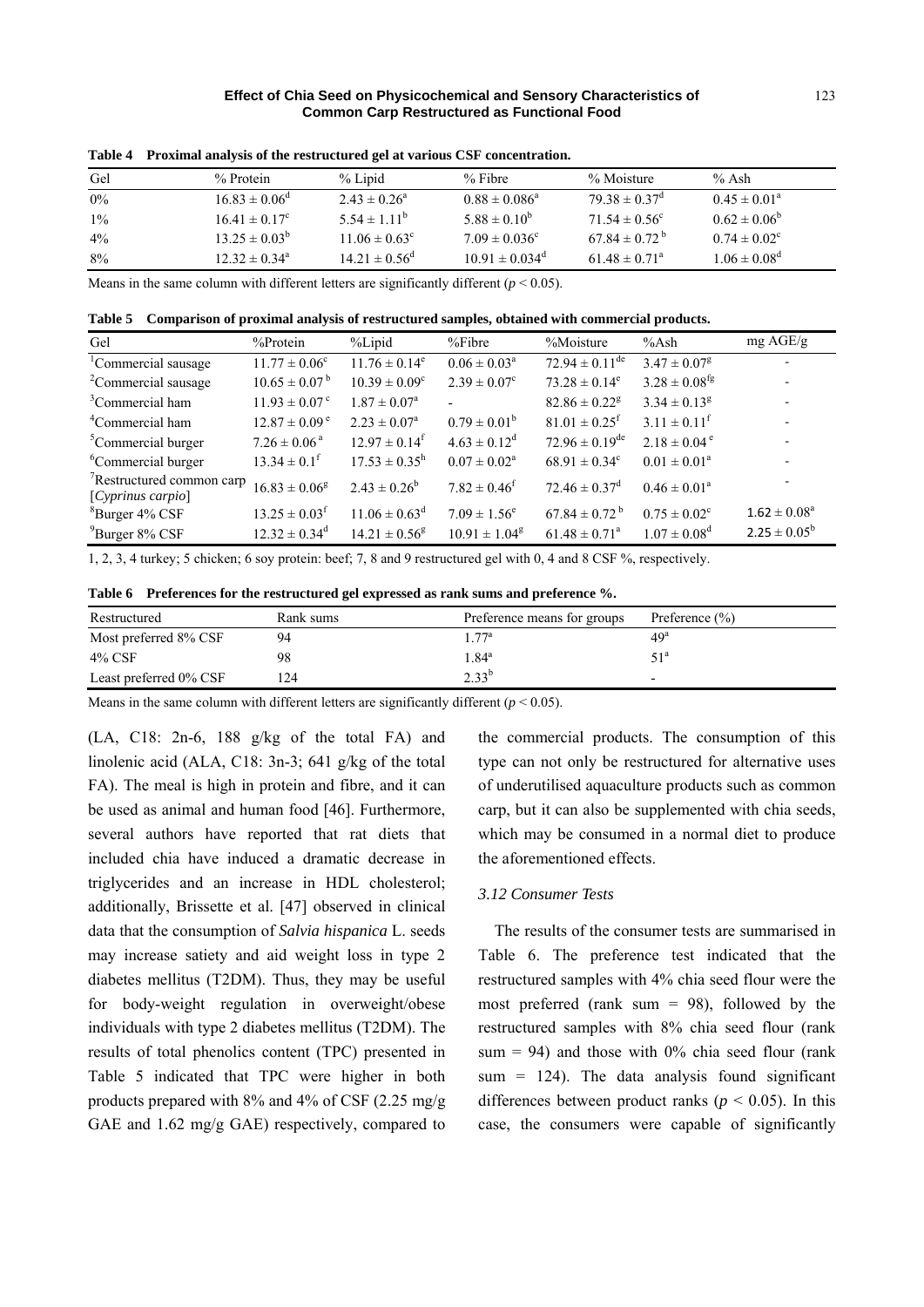differentiating between the restructured meats from the 0% CSF groups that reached the highest rank sum. Because the meat from the 0% CSF group was the least preferred, this suggests that the two samples were essentially identical in terms of preference. According to this result, the preference among both samples showed no significant difference. This could be used as the basis for the development of a restructured meat as a functional food type.

## **4. Conclusions**

This study demonstrated that dietary fibre from CSF has positive effect on physicochemical and sensory characteristics of common carp restructured and can be used to fortify this kind of products based on aquaculture or marine species, so, populations who have an insufficient dietary fibre intake, with this healthful and beneficial product could cover part of it. The fortification of restructured meat with the dietary fibre contained in CSF up to 4 g/100 g improved the hardness, cooking yield and fibre content, maintaining a similar protein content to that of commercial products. DSC showed that CSF did not interfere with the thermal transitions of the restructured proteins. The colour properties were affected by the fortification, resulting in a wholemeal colour product. The scores for preferences in the tested groups were significantly higher than those for the control samples. These results are promising for the future implications of manufacturing and marketing of restructured gel from aquaculture or seafood, which are untapped species fortified with dietary fibre that have possible health benefits. Although the results are encouraging, an assessment of the storage stability is recommended.

# **Acknowledgements**

Angel Santillán-Álvarez thanks the National Council of Science and Technology (Consejo Nacional de Ciencia y Tecnología, Mexico) for a Ph.D. scholarship.

## **References**

[1] Corey, K. E., and Kaplan, L. M. 2014. "Obesity and

Liver Disease: The Epidemic of the Twenty-First Century." *Clinic in Liver Disease* 18 (1): 1-18.

- [2] World Health Organization, WHO. 2014. Obesity and Overweight. (online) Available from www.who.int/mediacentre/factsheets/fs311/en/. Access time March 28, 2016.
- [3] National Institute of Public Health (INSP). National Health and Nutrition Survey National Results, Mexico, 2012. Available from: http://ensanut.insp.mx/doctos/ENSANUT2012\_Sint\_Ejec -24oct.pdf.
- [4] United Nations International Children's Emergency Fund (UNICEF). Mexico: Health and Nutrition (UNICEF), 2015. (In Spanish). Available from: http://www.unicef.org/mexico/spanish/17047.htm.
- [5] Isken, F., Klaus, S., Osterhoff, M., Pfeiffer, A. F., and Weickert, M. O. 2010. "Effects of Long-Term Soluble vs. Insoluble Dietary Fiber Intake on High-Fat Diet-Induced Obesity in C57BL/6J Mice." *The Journal of Nutritional Biochemistry* 21 (4): 278-84.
- [6] Viuda-Martos, M., Ruiz-Navajas, Y., Fernández-López, J., and Pérez-Álvarez, J. A. 2010. "Effect of Orange Dietary Fibre, Oregano Essential Oil and Packaging Conditions on Shelf-Life of Bologna Sausages." *Food Control* 21 (4): 436-43.
- [7] Yangilar, F. 2013. "The Application of Dietary Fibre in Food Industry: Structural Features, Effects on Health and Definition, Obtaining and Analysis of Dietary Fibre: A Review." *Journal of Food and Nutrition Research* 1 (3): 13-23.
- [8] Rodríguez, R. A. J., Fernández-Bolaños, J., Guillén, R., and Heredia, A. 2006. "Dietary Fibre from Vegetable Products as a Source of Functional Ingredients." *Trends in Food Sciences and Technology* 17 (1): 3-15.
- [9] Nelson, A. L. 2001. *High-Fiber Ingredients: Eagan Press Handbook Series*. American Association of Cereal Chemists, USA, St Paul, MN: Eagan Press, 29-44.
- [10] Mitchell, H. L.2001. "Fibre-Enriched Beverages and Litesse Registered." *Soft Drinks International* 25-27.
- [11] Waszkowiak, K., and Szymandera-Buszka, K. 2008. "The Application of Wheat Fibre and Soy Isolate Impregnated with Iodine Salts to Fortify Processed Meats." *Meat Science* 80 (4): 1340-4.
- [12] Sudha, M. L., Baskaran, V., and Leelavathi, K. 2007. "Apple Pomace as a Source of Dietary Fiber and Polyphenols and Its Effect on the Rheological Characteristics and Cake Making." *Food Chemistry* 104 (2): 686-92.
- [13] Reyes-Caudillo, E., Tecante, A., and Valdivia-López, M. A. 2008. "Dietary Fibre Content and Antioxidant Activity of Phenolic Compounds Present in Mexican Chia (*Salvia hispanica* L.) Sedes." *Food Chemistry* 107 (2): 656-63.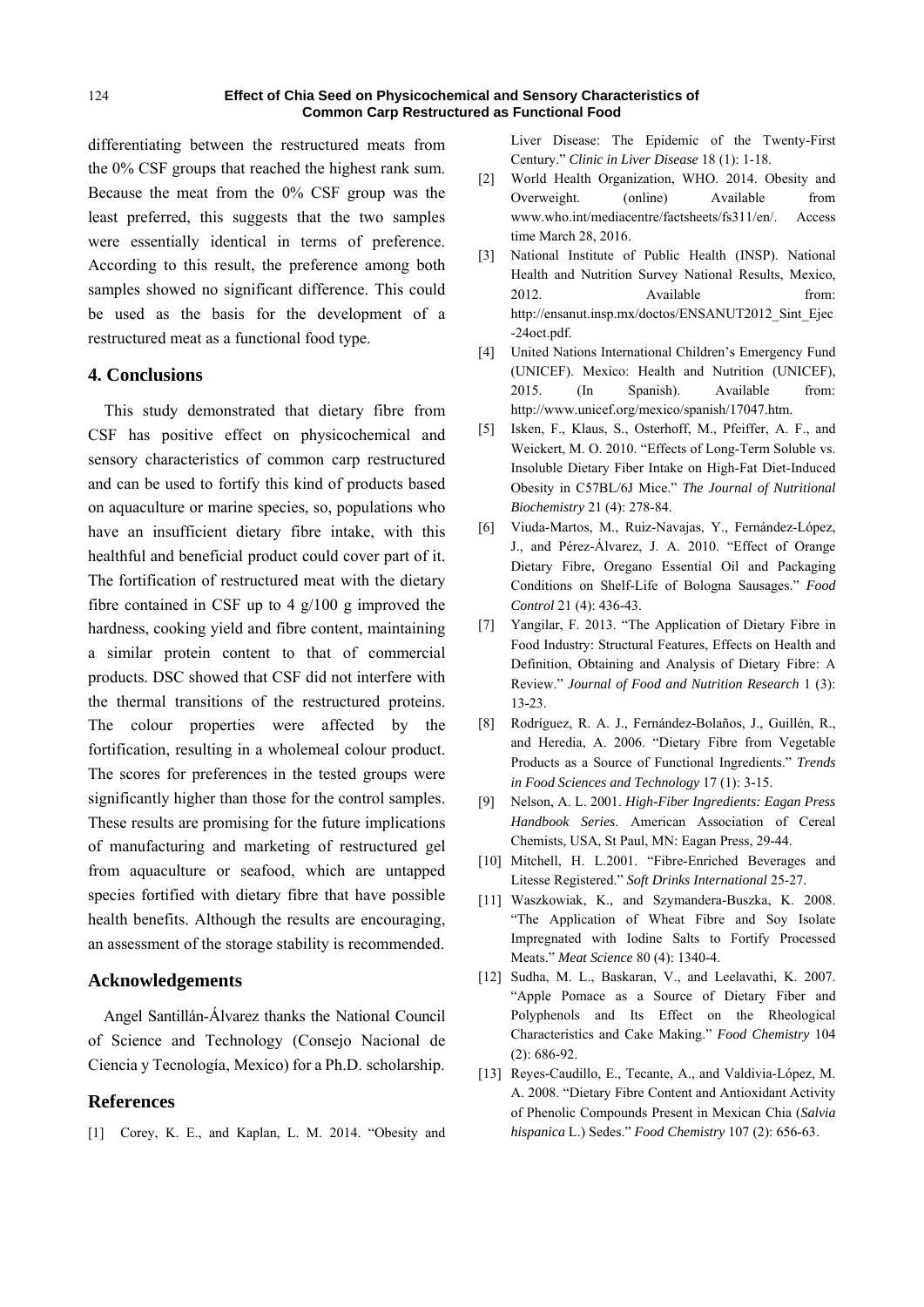- [14] Sánchez-Alonso, I., Haji-Maleki, R., and Borderias, J. 2007. "Wheat Fiber as a Functional Ingredient in Restructured Fish Products." *Food Chemistry* 100 (3): 1037-43.
- [15] Sánchez-González, I., Rodríguez-Casado, A., Careche, M., and Carmona, P. 2009. "Raman Analysis of Surimi Gelation by Addition of Wheat Dietary Fibre." *Food Chemistry* 112: 162-8.
- [16] Cardoso, C., Mendes, R., Vaz-Pires, P., and Nunes, M.L. 2011. "Production of High Quality Gels from Sea Bass: Effect of MTGase and Dietary Fibre." *LWT—Food Science and Technology* 44: 1282-90.
- [17] Debusca, A., Tahergorabi, R., Beamer, S. K., Matak, E., and Jaczynski, J. 2014. "Physicochemical Properties of Surimi Gels Fortified with Dietary Fiber." *Food Chemistry* 148: 70-6.
- [18] FAO. Cultured Aquatic Species Information Programme, *Cyprinuscarpio* (Linnaeus, 1758). Rome Food and Agriculture Organization of the United Nations, 2014. (In Spanish). Available from:http://www.fao.org/fishery/culturedspecies/Cyprinu s\_carpio/es#.
- [19] Dublán-García, O., Cruz-Camarillo, R., Guerrero-Legarreta., I., and Ponce-Alquicira, E. 2006. "Effect of Refrigerated Storage on Proteolitic Activity and Physicochemical and Microstructural Properties of Giant Squid (*Dosidicusgigas*) Mantle Muscle." *Muscle Foods* 17: 291-310.
- [20] NMX-F-317-S-1978. pH Determination in Foods, 1978. (in Spanish)
- [21] AOAC Official Method 1990. *Association of Official Analytical Chemist.* Washington DC, USA: AOAC International.
- [22] López-Vargas, J. H., Fernández-López, J., Pérez-Álvarez, J.A., and Viuda-Martos, M. 2014. "Quality Characteristics of Pork Burger Added with Albedo-Fiber Powder Obtained from Yellow Passion Fruit (*Passifloraedulis Var. Flavicarpa*) Co-Products." *Meat Science* 97: 270-6.
- [23] AOAC Official Method 2000. 2003. Food Composition, Additives, Natural Contaminants. Gaithersburg, MD, USA: AOAC International.
- [24] AOAC Official Method 1997. *Fiber (Acid Detergent) and Lignin in Animal Feed.* Arlington, TX, USA: AOAC International.
- [25] Ngapo, T., Wilkinson, B., Chong, R., and Haisman, D. 1992. "Gelation of Bovine Myofibrillar Protein Induced by 1.5 Gluconolacone." In *38th International Congress of Meat Science and Technology, Clermont-Ferrand, Francia*, 1095-8.
- [26] Klettner, P. G. 1994. "Meat and Meat Products. Measuring Texture and Consistency with Testing

Machines." *Die Fleischwirtschaft* 74: 842-4.

- [27] Paredi, M. E., Davidovich, L. A., and Crupkin, M. 1999. "Thermally Induced Gelation of Squid (Illexargentinus) Actomyosin. Influence of Sexual Maturation Stage." *Journal of Agricultural and Food Chemistry* 47: 3592-5.
- [28] Estevez, M., Ventanas, S., and Cava, R. 2005. "Physicochemical Properties and Oxidative Stability of Liver Paté as Affected by Fat Content." *Food Chemistry*  92: 449-57.
- [29] Schubring, R. 2007. "DSC Measurements on Sharks." *Thermochimica Acta* 458: 124-31.
- [30] AMSA. 1995. "American Meat Science Association & National Livestock and Meat Board." *Research Guidelines for Cookery, Sensory Evaluation and Instrumental Tenderness Measurements of Fresh Meat*. Chicago, IL: AMSA.
- [31] Singh, R. P., Murthy, K. N. C., and Jayaprakasha, G. K. 2002. "Studies on the Antioxidant Activity of Pomegranate (*Punica granatum*) Peel and Seed Extracts using in Vitro Models" *Journal of Agricultural of Food Chemistry* 50: 81-6.
- [32] [32] Huss, H. H., Ababouch, L., and Gram, L. 2004. "Assessment and Management of Seafood Safety and Quality. FAO Fisheries." Technical Paper No. 444. Food and Agriculture Organisation, Rome.
- [33] Cardoso, C., and Mendes, R. 2013. "The Effect of Linseed and Psyllium fibre on the Gelling Properties of Unwashed Mince from Farmed Meagre (*Argyrosomus regius*)." *International Journal of Food Science and Technology* 48: 2023-33.
- [34] Desai, M. A., Joseph, P., Suman, S. P., Silva, J. L., Kim, T., and Schilling, M. W. 2014. "Proteome Basis of Red Color Defect in Channel Catfish (*Ictalurus punctatus*) Fillets." *LTW-Food Science and Technology* 57: 141-8*.*
- [35] Roth, B., Foss, A., and Imsland, A. K. 2009. "Relationship between Muscle pH and Flesh Color of Atlantic Halibut." *Journal Food Science* 74: S123-5.
- [36] Sequeira-Munoz, A., Chevalier, D., Le Bail, A., Ramaswamy, H. S., and Simpson, B. K. 2006. "Physicochemical Changes induced in Carp (*Cyprinus carpio*) Fillets by High Pressure Processing at Low Temperature." *Innovative Food Science and Emerging Technologies* 7: 13-18.
- [37] Briones-Labarca, V., Perez-Won, M., Zamarca, M., Aguilera-Radic, J. M., and Tabilo-Munizaga, G. 2012. "Effects of High Hydrostatic Pressure on Microstructure, Texture, Colour and Biochemical Changes of Red Abalone (*Haliotisrufecens*) during Cold Storage Time." *Innovative Food Science and Emerging Technologies* 13: 42-50.
- [38] Mráz, J., Máchová, J., Kozák, P., and Pickova, J. 2012. "Lipid Content and Composition in Common